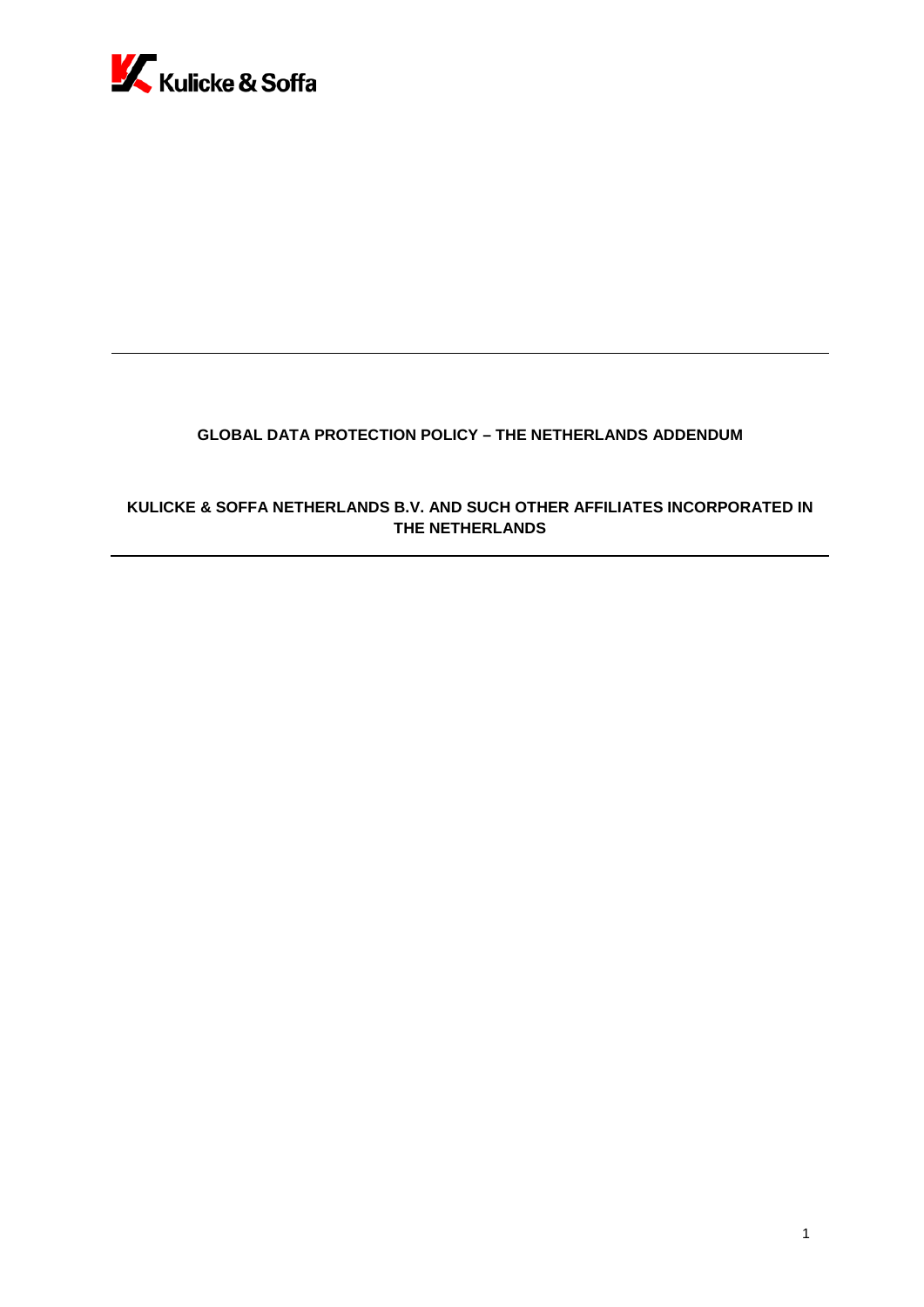

## **GLOBAL DATA PROTECTION POLICY – THE NETHERLANDS ADDENDUM**

## **1. INTRODUCTION**

- 1.1 Background to the General Data Protection Regulation
- 1.1.1 The General Data Protection Regulation (the "**GDPR**") is intended to offer a uniform general law for the protection of personal data in the European Union. In the Netherlands, the GDPR is supplemented by the General Data Protection Regulation Implementation Act (*Uitvoeringswet Algemene verordening gegevensbescherming,* "**Implementation Act**"). The Dutch Data Protection Authority (*Autoriteit Persoonsgegevens,* "**Dutch DPA**") has been established to administer and enforce the GDPR. The GDPR and the Implementation Act are applicable to the following organizations:
	- (a) Kulicke and Soffa Netherlands Investment Holdings B.V.
	- (b) Kulicke and Soffa Holland Holdings B.V.
	- (c) Kulicke & Soffa Holdings B.V.
	- (d) Assembléon B.V.
	- (e) Kulicke & Soffa Netherlands B.V.
	- (f) Assembléon China B.V.
	- (g) Kulicke & Soffa Liteq B.V.

(individually and collectively referred to as the "**Organization**") and the Organization is committed to complying with it.

- 1.2 Background to the Netherlands Addendum
- 1.2.1 The Netherlands Addendum ("**Policy**") supplements the global data protection policy (the "**Global Data Protection Policy**") of Kulicke and Soffa Industries, Inc. and/or any of its affiliates (collectively, "**K&S**") and should be read together as one policy. Save as set out in this Policy, all other terms and principles in the Global Data Protection Policy shall continue to apply. This Policy shall apply to all K&S entities incorporated in the Netherlands and all processing of personal data by K&S in the Netherlands.
- 1.2.2 This Policy shall prevail in the event of inconsistency between the principles or contents stated herein and those as described under the Global Data Protection Policy.
- 1.3 The Netherlands Addendum Forms Part Of the Employment Contract
- 1.3.1 All employees and agents of the Organization must strictly comply with this Policy. For employees of the Organization, this Policy binds each employee and forms a part of the terms of the employment contract between the Organization and the employee and of the instructions given by the Organization to the employees.
- 1.3.2 The Organization reserves its right to amend this Policy from time to time. Any such amended Policy will similarly apply to you and become part of your employment contract with the Organization and of the instructions given by the Organization to the employees from the time of such amendment taking effect.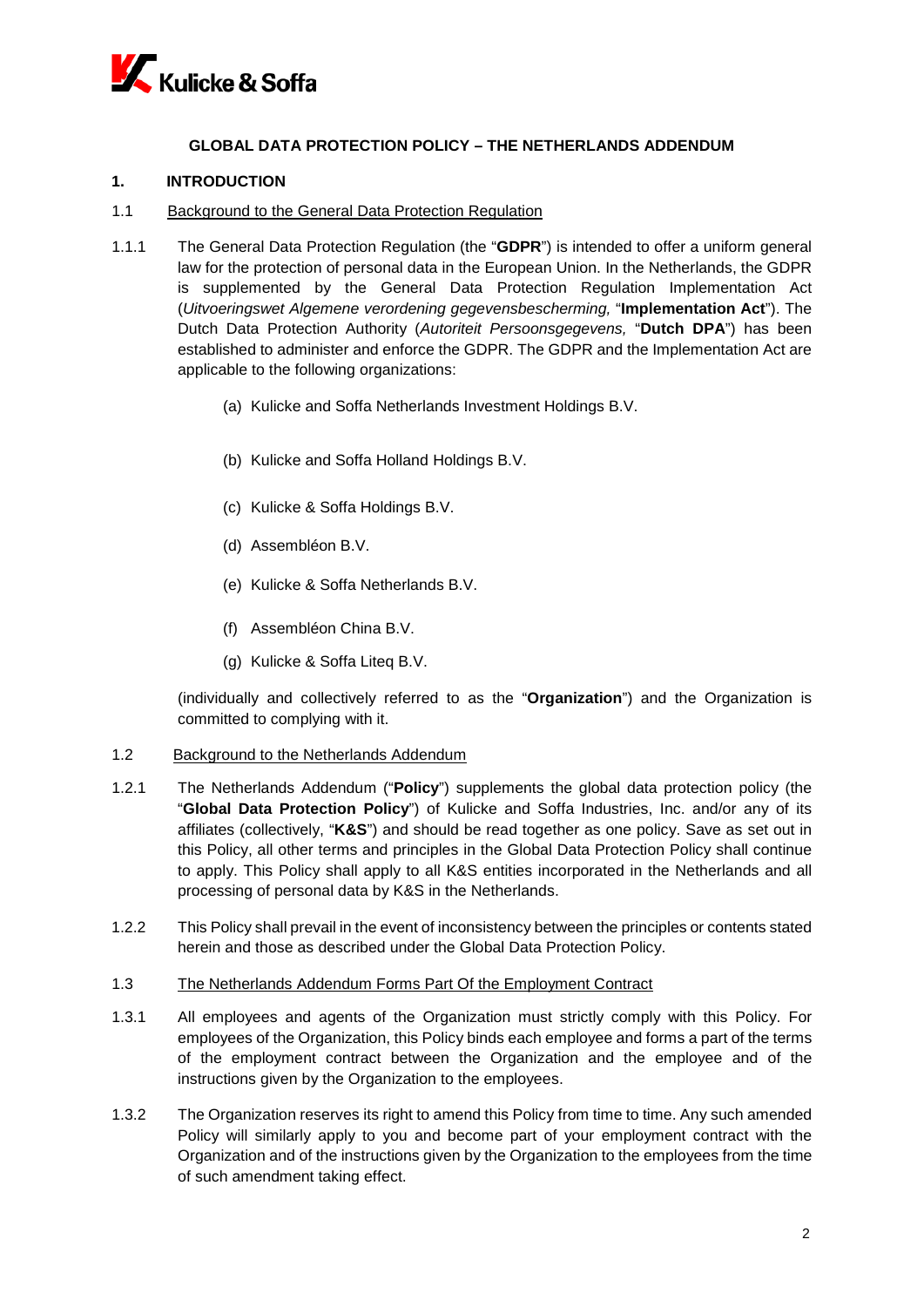

1.3.3 This Policy seeks to provide each employee with a broad summary overview of the requirements of the GDPR and an understanding of the GDPR's impact on operational activities. For detailed information on the obligations and exceptions under the GDPR, you may refer to the GDPR. You can find more information on the GDPR in the GDPR guide from the Dutch government:

*[https://www.rijksoverheid.nl/documenten/rapporten/2018/01/22/handleiding-algemene](https://www.rijksoverheid.nl/documenten/rapporten/2018/01/22/handleiding-algemene-verordening-gegevensbescherming)[verordening-gegevensbescherming](https://www.rijksoverheid.nl/documenten/rapporten/2018/01/22/handleiding-algemene-verordening-gegevensbescherming)*

*<https://www.autoriteitpersoonsgegevens.nl/>*

#### 1.4 What To Do If You Are Aware Of Or Suspect A Breach of GDPR

If you have information or become aware that a breach under this Policy, Global Data Protection Policy or otherwise under the GDPR has occurred within the Organization, please report it immediately to the Data Protection Officer (you may find the contact details of such Data Protection Officer in the Global Data Protection Policy).

### **2. OVERVIEW OF THE GDPR**

- 2.1 The Data Protection Obligations Applicable To Personal Data
- 2.1.1 With regard to dealing with personal data of any individuals, the Organization and all employees are required to adhere to the following key **data protection principles/obligations** :
	- (a) Lawfulness, fairness and transparency;
	- (b) Purpose limitation;
	- (c) Data minimisation;
	- (d) Accuracy;
	- (e) Storage limitation;
	- (f) Integrity and confidentiality;
	- (g) Accountability; and
	- (h) Individual rights management.

(the above data protection principles/obligations may be referred to in this document as the "**data protection principles**").

## **3. LAWFULNESS, FAIRNESS AND TRANSPARENCY**

#### 3.1 Introduction

- 3.1.1 Under the GDPR, personal data must be processed in a (1) lawful and (2) transparent manner, ensuring (3) fairness towards the individuals whose personal data is being processed (Article 5(1) GDPR). When processing personal data, all three elements must be met.
- 3.1.2 The three elements lawfulness, transparency and fairness are addressed below.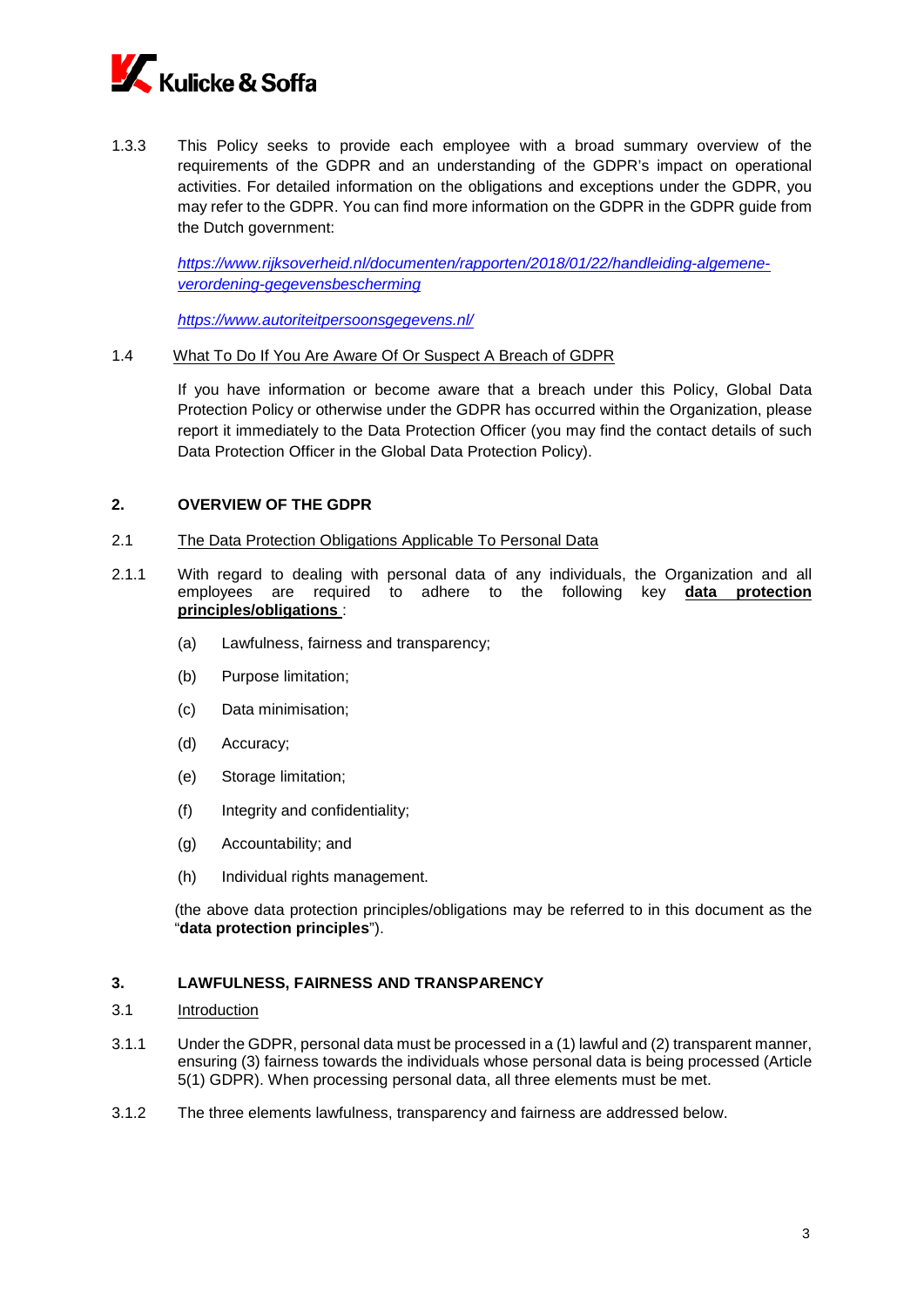

### 3.2 (1) *Lawfulness*

The requirement to process personal data lawfully consists of two parts. (i) You must determine the 'lawful basis' for the processing and (ii) make sure that you process the personal data in compliance with the law.

- 3.3 (i) Lawful basis
- 3.3.1 You need to identify the specific legal ground for the processing. This is called the 'lawful basis' for processing, and there are six grounds that you can rely on depending on your purpose and your relationship with the individual.
- <span id="page-3-0"></span>3.3.2 Article 6 of the GDPR sets out the lawful bases for processing. When you process personal data at least one of these bases must apply at all times:
	- (a) Consent: the individual has given valid consent for you to process his/her personal data. The GDPR defines consent as any freely given, specific, informed and unambiguous indication of the individual's wishes;
	- (b) Contract: your processing is necessary for a contract with the individual. This basis also applies to the phase prior to the conclusion of the contract, provided you are acting at the request of the individual. For example, if you make a commercial proposal at the request of a customer and need to process data for that purpose;
	- (c) Legal obligation: the processing is necessary to comply with the law, e.g. tax or employment laws, excluding contractual obligations;
	- (d) Vital interests: the processing is necessary to protect the individual's life;
	- (e) Public task: the processing is necessary to perform a task in the public interest or for official functions, and the task or function has a basis in law; and
	- (f) Legitimate interests: the processing is necessary for your or a third party's legitimate interests. Note that you cannot rely on this basis if the individual's interests overrides your legitimate interests.
- 3.3.3 If no lawful basis applies to your processing or personal data, such processing will be unlawful and you should refrain from such processing activity.
- 3.3.4 Make sure that you adequately determine and document your lawful basis before you begin processing data. You need to determine the relevant basis carefully, especially if you believe it can be based on legitimate interests, and you should not change to a different lawful basis at a later date without a good reason. This would be unfair to the individual involved, who has been informed and assumed the original lawful basis. For example, you should not change the lawful basis consent to another one because the individual withdraws his/her consent.
- 3.3.5 You should take into account that individuals have the right to withdraw their consent (see above Section 3.3.2 (a)) at all times and may object to the processing of personal data on the basis of a public task (see above Section 3.3.2(e)) or legitimate interest (see above Section 3.3.2 (f)).

#### 3.4 Consent in an employment context

- 3.4.1 Extra consideration is warranted when consent is provided in an employment context due to the imbalance of power between an employer and employee.
- 3.4.2 Generally, the employer would have to demonstrate that consent is freely given. These are also exceptional circumstances when the employer will have to be able to demonstrate that there are no adverse consequences at all for employee, regardless of whether he/she gives consent.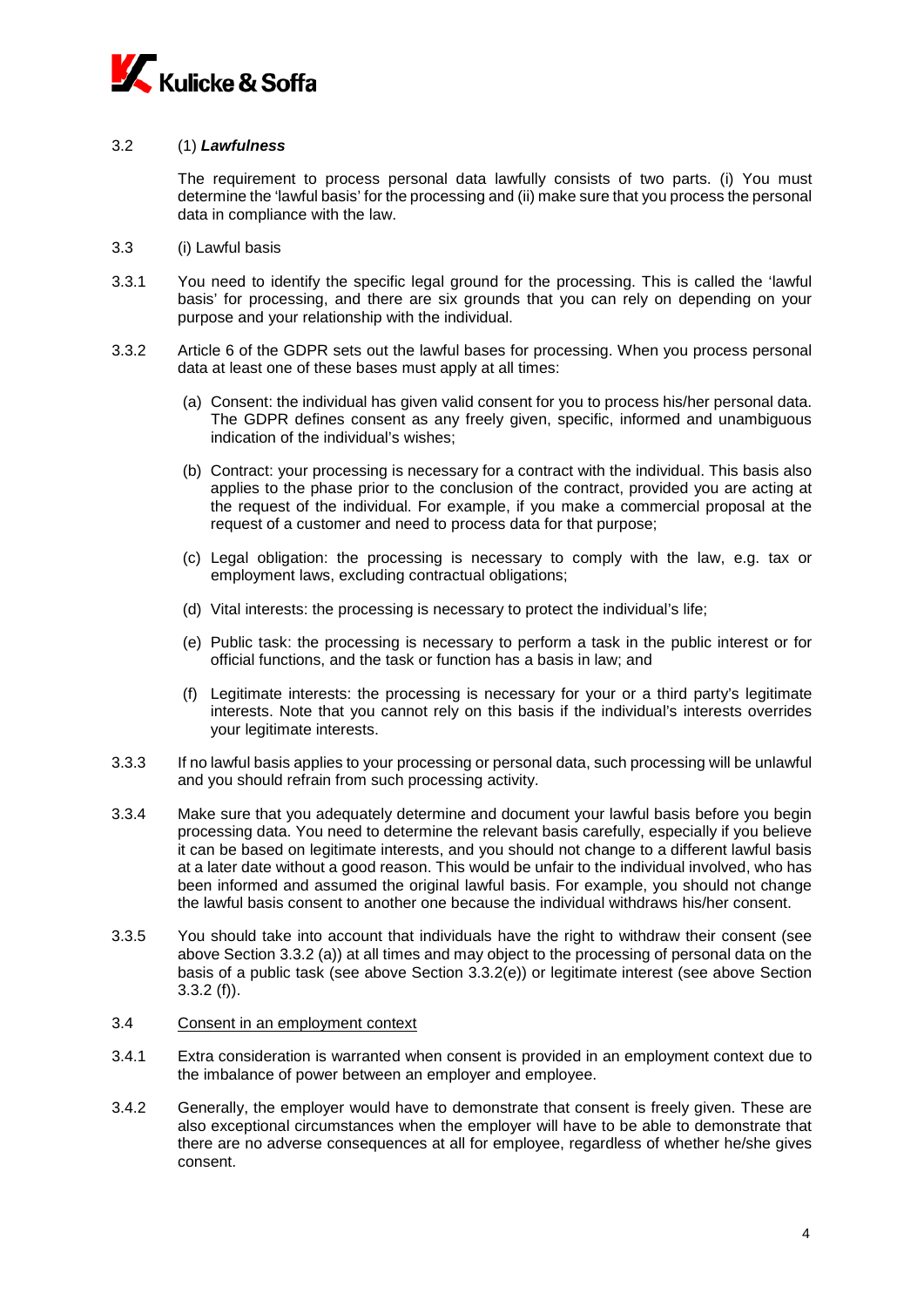

3.5 (ii) Compliance with law

Lawfulness also requires that in processing the personal data the law is being fully complied with.

- 3.6 Special category of personal data and criminal offense data
- <span id="page-4-0"></span>3.6.1 The GDPR imposes severe restrictions on the use of special category of personal data and criminal offence data. This type of data requires stronger protection due to its sensitive nature. Therefore, it is prohibited to process this data unless you can rely on a legal exception.
- 3.6.2 Article 9 and 10 of the GDPR set out which personal data qualify as such:
	- (a) revealing racial or ethnic origin;
	- (b) revealing political opinions;
	- (c) revealing religious or philosophical beliefs;
	- (d) revealing trade union membership;
	- (e) genetic data;
	- (f) biometric data (where used for identification purposes);
	- (g) concerning health;
	- (h) concerning a person's sex life;
	- (i) concerning a person's sexual orientation; and
	- (j) about criminal allegations, proceedings or convictions.
- 3.6.3 In addition, note that Article 46 Implementation Act prohibits the use of the national identification numbers (*burgerservicenummer* or *BSN*), unless such use is permitted by a specific law.
- 3.6.4 Make sure to consult the Data Protection Officer prior to processing special category of personal data or criminal offence data (you may find the contact details of such Data Protection Officer in the Global Data Protection Policy).
- 3.7 International data transfers
- 3.7.1 Within the EU, the level of data protection is the same. This is because all EU member states must comply with the GDPR. The EU constitutes one jurisdiction within which an adequate level of protection it provided to personal data. Countries outside the EU are considered not to provide an adequate level of protection, unless the European Commission has issued an adequacy decision.
- 3.7.2 The main rule is that you may only transfer personal data to third countries with an adequate level of protection. Note that the term 'transfer' is interpreted broadly: the mere fact that personal data can be accessed by a party outside the EU constitutes a data transfer. For example, transfers may take place when using online IT services, cloud based services, remote access services or global HR databases.
- 3.7.3 If a country does not have an adequate level of protection the transfer is unlawful, unless you can rely on one of the provisions in Chapter V of the GDPR. A mechanism that is used very frequently in practice are standard contractual clauses based on the European Commission template.
- 3.7.4 Pay close attention when personal data is to be transferred to a non-EU country, for example due to the engagement of a cloud services provider based in the US. You must make sure to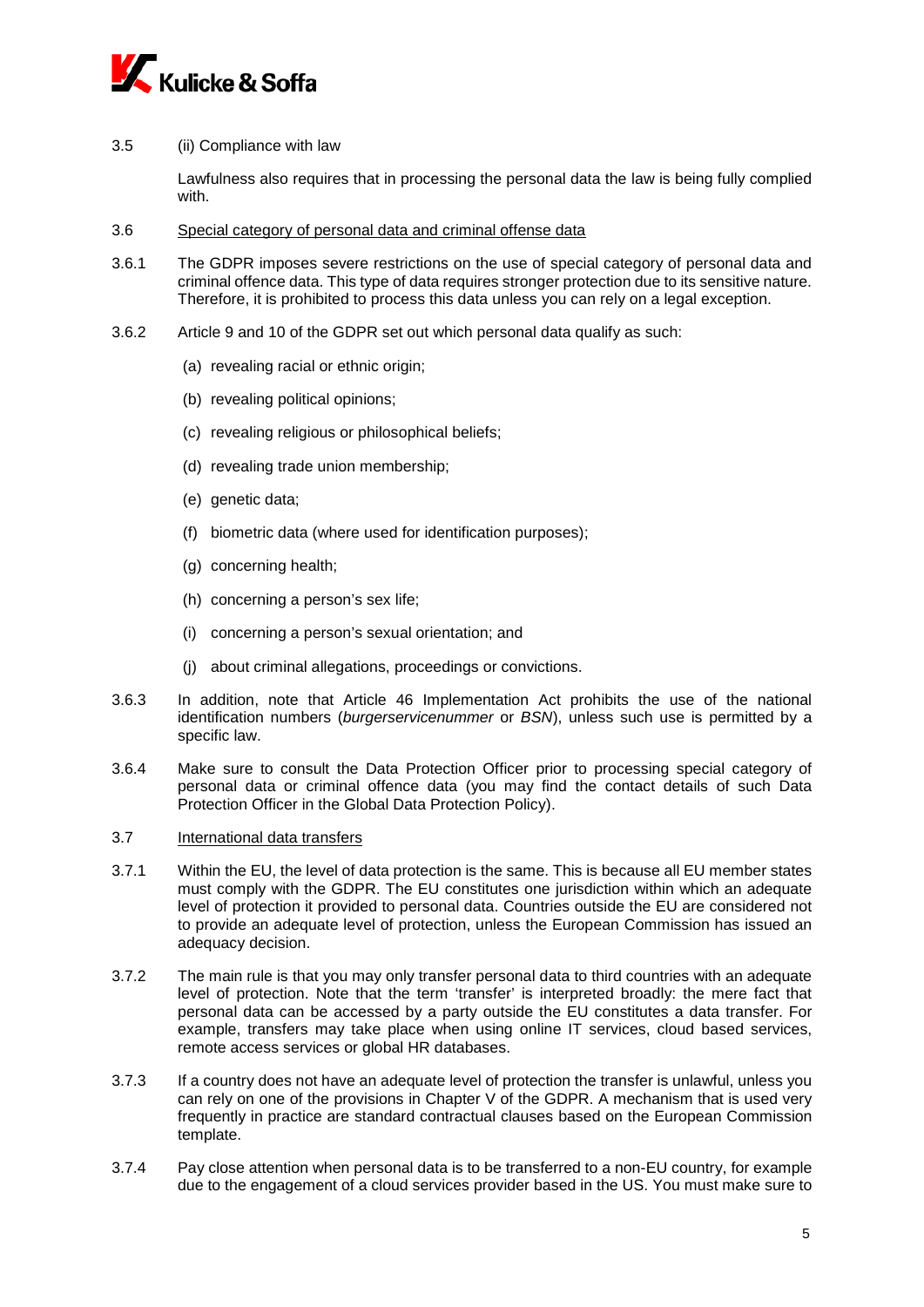

consult the Data Protection Officer prior to permitting the transfer of personal data to a nonadequate country (you may find the contact details of such Data Protection Officer in the Global Data Protection Policy).

#### <span id="page-5-0"></span>3.8 (2) *Transparency*

- 3.8.1 The right of individuals to be informed about the collection and use of their personal data is a key principle under the GDPR. Individuals should be able to determine in advance what the scope and consequences of the processing entails. Individuals should not be taken by surprise at a later point about the ways in which their personal data has been used.
- 3.8.2 Articles 13 and 14 of the GDPR set out the information must be provided to individuals:
	- (a) Name and contact details of your organization and your representative (if any);
	- (b) Contact details of your data protection officer;
	- (c) Purposes of the processing;
	- (d) Lawful basis for the processing;
	- (e) Legitimate interests for the processing (if any);
	- (f) Categories of personal data obtained (if not obtained from the individual it relates to);
	- (g) Recipients or categories of recipients of the personal data;
	- (h) Details of transfers of the personal data to any third countries or international organizations (if applicable);
	- (i) Retention periods for the personal data;
	- (j) Rights available to individuals in respect of the processing;
	- (k) Right to withdraw consent (if any);
	- (l) Right to lodge a complaint with a supervisory authority;
	- (m) Source of the personal data (if not obtained from the individual it relates to);
	- (n) Details of whether individuals are under a statutory or contractual obligation to provide the personal data (if any, and if obtained from the individual it relates to); and
	- (o) Details of the existence of automated decision-making, including profiling (if any).
- 3.8.3 As a general rule, the above information must be provided to individuals at the time of the collection their personal data.
- 3.8.4 In the event that personal data is obtained from other sources, the above information must be provided to individuals within a reasonable period of obtaining the data and no later than one month.
- 3.8.5 In practice, the above information is provided by means of an online privacy notice. Make sure to refer to the policy where appropriate, e.g. on a registration form.
- 3.8.6 Notwithstanding the existence of the Policy, in certain situation it may be appropriate to additionally mention certain information to an individual.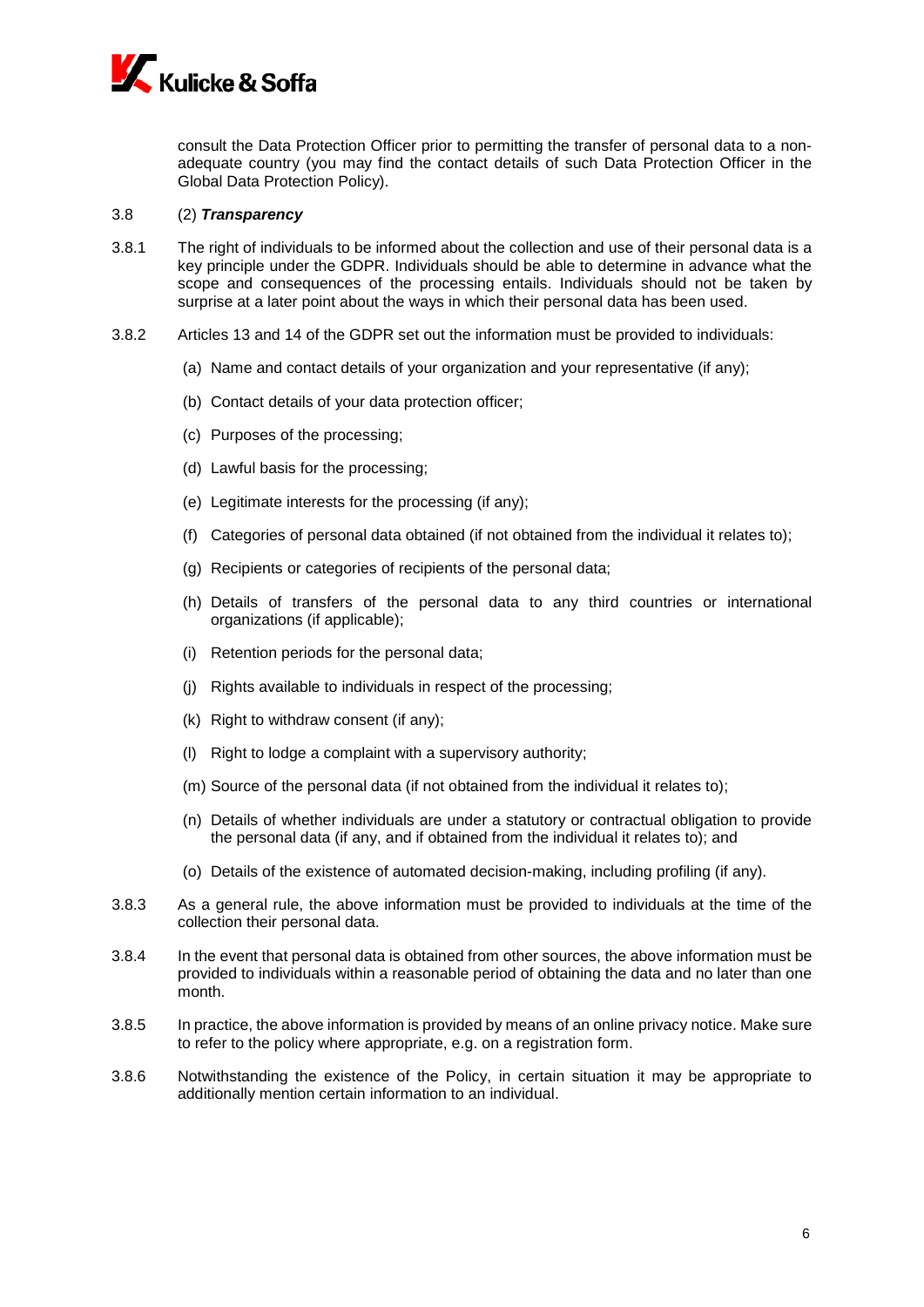

### 3.9 (3) *Fairness*

Fairness means that you should only process personal data in a manner that individuals would reasonably expect. You must not process the personal data in a manner which is unnecessarily detrimental or misleading to the individuals concerned.

## <span id="page-6-0"></span>**4. PURPOSE LIMITATION**

- 4.1 Introduction
- 4.1.1 You must have specified, explicit and legitimate purposes for your use of personal data, and any further use of the personal data must be compatible with those purposes. This principle is laid down in Article 5(1)(b) GDPR.
- 4.1.2 This principle requires that it is clear from the start why personal data is being processed and what you are going to do with this data (your purposes for the data processing). You should try to anticipate all processing purposes beforehand.
- 4.1.3 If you comply with your transparency obligations (see Section [3.8](#page-5-0) above) and your documentation obligations (see Section [9](#page-11-0) below), you are likely to automatically comply with the purpose limitation principle. This is because you must specific your purposes as a part of drafting your privacy notice (transparency) and your processing register (Article 30 of the GDPR on documentation/accountability).

## 4.2 Compatible purposes

- 4.2.1 Once your purposes are determined and you have started processing personal data, you should not just introduce a new purpose to be able to use the collected data in a new way. Such new use of the personal data that have been collected for another purpose is permitted only by exception if the compatibility test is met.
- 4.2.2 If you want to use the personal data already in possession for a new purpose which you did not originally anticipate, you can do so only if:
	- (a) the new purpose is compatible with the original purpose;
	- (b) you get the individual's specific consent for the new purpose; or
	- (c) you can point to a legal provision requiring or allowing the new processing in the public interest.
- 4.2.3 To assess whether the purpose is compatible with the original purpose (as set forth in Section 4.2.2 (a)), please consider inter alia the following factors: (i) any connection with the original purpose, (ii) the context in which the personal data were collected (relationship between the individual and you), (iii) the nature of the data (special personal data and/or personal data concerning criminal convictions and offences); (iv) the (possible) consequences of a disclosure; (v) the existence of appropriate safeguards (including encryption or pseudonymization); (vi) the expectations of the individual involved.
- 4.2.4 If you find that your new purpose is compatible, you do not need to determine a new lawful basis for the further processing. However, be aware that if you are relying on consent as a lawful basis, you have to acquire new consent to ensure your new processing is fair and lawful. When acquiring such consent, the individual involved must be made aware of the new purpose.
- 4.2.5 You must also make sure that you update your privacy notice so that your transparency requirement is met.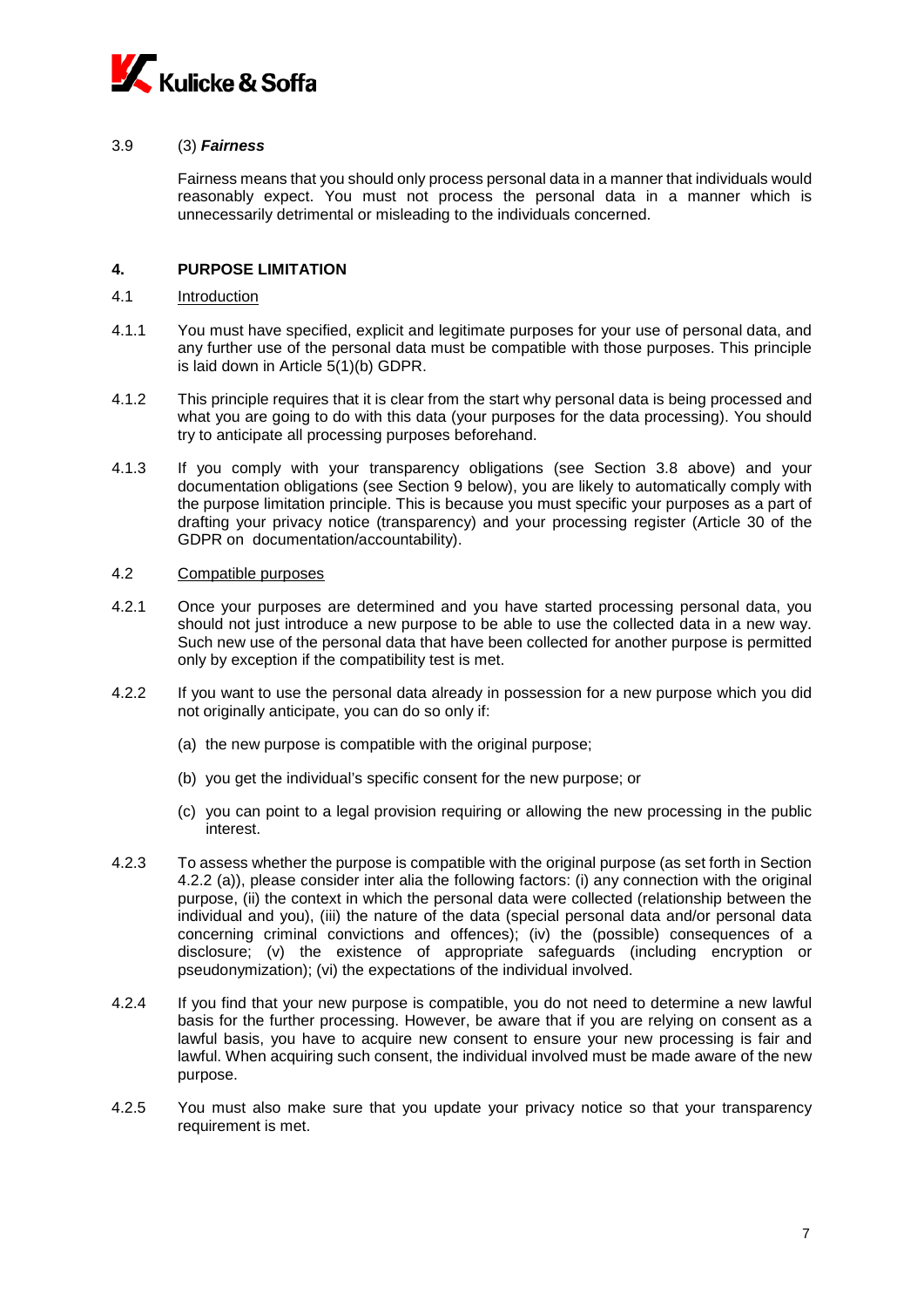

## **5. DATA MINIMISATION**

## 5.1 Introduction

Pursuant to Article 5(1)(c) of the GDPR, you must ensure that personal data that is being processed is: (i) adequate - sufficient to properly fulfil the determined purpose; (ii) relevant has a logical link to that purpose; and (iii) limited - to what is necessary: not more personal data is processed than is needed for that purpose.

#### 5.2 Adequate, relevant and limited

- 5.2.1 In assessing whether you are holding the right amount of personal data, it is necessary that it is first of all clear for exactly which purposes the data is needed (see Section [4](#page-6-0) above on purpose limitation). You must identify the minimum amount of personal data that is required to fulfil the relevant purpose. Only the data identified in that manner should be collected, and no other data.
- 5.2.2 Note that you should not collect of keep data on the off-chance that is may be useful in the future. Nevertheless, you may keep data in connection to a foreseeable event that may or may not actually occur.
- 5.2.3 Pay particular attention to the use of special category data and criminal offence data (see Section [3.6.1](#page-4-0) above). The minimisation principle applies all the more to such sensitive data.
- 5.3 Periodic review

It follows from the data minimization principle that the data processing is periodically reviewed to check that the personal data is still relevant and adequate for purposes. Anything that is no longer needed should be deleted.

## **6. ACCURACY**

#### 6.1 Introduction

- 6.1.1 Article 5(1)(d) of the GDPR prescribes that personal data must be accurate and, where necessary, kept up to date; every reasonable step must be taken to ensure that personal data that are inaccurate, having regard to the purposes for which they are processed, are erased or rectified without delay.
- 6.1.2 This principle is linked to the individual's right to rectification that allows the individual to have inaccurate personal data corrected. See Section [10.3](#page-12-0) below.

#### 6.2 Accuracy of personal data

- 6.2.1 Whether certain information is accurate depends on what the record that such data is included in must show and what it is used for. Note that changes to certain personal data do not have to mean that a historical record is inaccurate, as long as the record is indeed intended to be historical.
- 6.3 In practice
- 6.3.1 In practice the Organization should:
	- (a) take reasonable steps to ensure that processed personal data is accurate;
	- (b) ensure that the source and status of personal data is clear;
	- (c) carefully consider any challenges to the accuracy of information;
	- (d) consider whether it is necessary to periodically update the information and, if so, have a process in place for this; and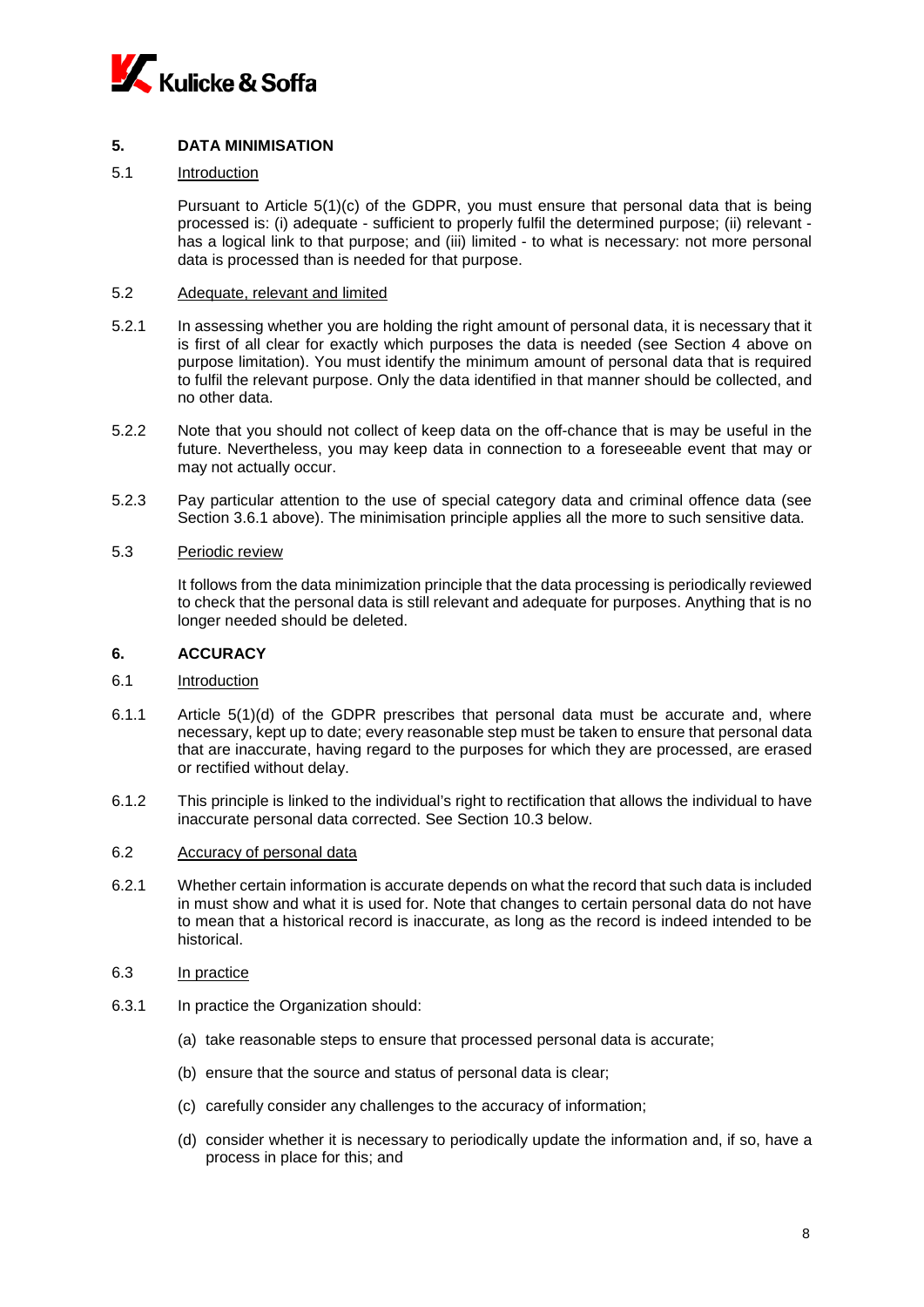

(e) have procedures in place to assess and timely reply to the individuals' requests for rectification.

## **7. STORAGE LIMITATION**

### 7.1 Introduction

- 7.1.1 Article 5(1)(e) of the GDPR prescribes that personal data must be kept in a form which permits identification of individuals for no longer than is necessary for the purposes for which the personal data are processed. In other words, you cannot keep personal data for longer than you actually need it.
- 7.1.2 If personal data is kept for too long will it becomes unnecessary and may become irrelevant, excessive and inaccurate. There may no longer be a lawful basis for retention.

#### 7.2 Retention policy

- 7.2.1 The Dutch DPA advises to determine applicable retention periods and their substantiation in a policy. This policy should be provided to the Dutch DPA upon request.
- 7.2.2 The GDPR does not prescribe specific retention periods. It is up to the Organization to set up retention period that are appropriate to the purposes for which the personal data is processed. The purposes of the processing must justify how long the personal data is kept.
- 7.2.3 A retention policy sets out standard retention periods for specific categories of information, taking into account any mandatory data retention policies prescribed by law, such as the fiscal storage obligation as set out in Article 52 of the General Act on State Taxes (*Algemene Wet inzake Rijksbelastingen*).
- 7.2.4 The Organization has a policy in place on retention periods and erasure of personal data. Please refer to CP-C0237 – Records Retention Policy for more information.
- 7.3 Job applicants

The Dutch DPA states that it is standard practice in the Netherlands to delete the data of rejected job applicants (i) within 4 weeks after the end of the job application procedure, or (ii) 1 year with the consent of the job applicant.

7.4 What is done to data that is no longer needed

You and/or the Organization must either delete or anonymise the personal data once (i) the applicable retention period expires, or (ii) before the retention period expires, provided the personal data is no longer needed.

## **8. INTEGRITY AND CONFIDENTIALITY**

#### 8.1 Introduction

- 8.1.1 Article 5(1)(f) of the GDPR requires personal data to be processed in a manner that ensures appropriate security of the personal data, including protection against unauthorised or unlawful processing and against accidental loss, destruction or damage, using appropriate technical or organizational measures.
- 8.1.2 The Organization must ensure that it has appropriate security measures in place to protect the personal data it processes. Any personal data in the Organization's possession and control must be protected by appropriate security measures.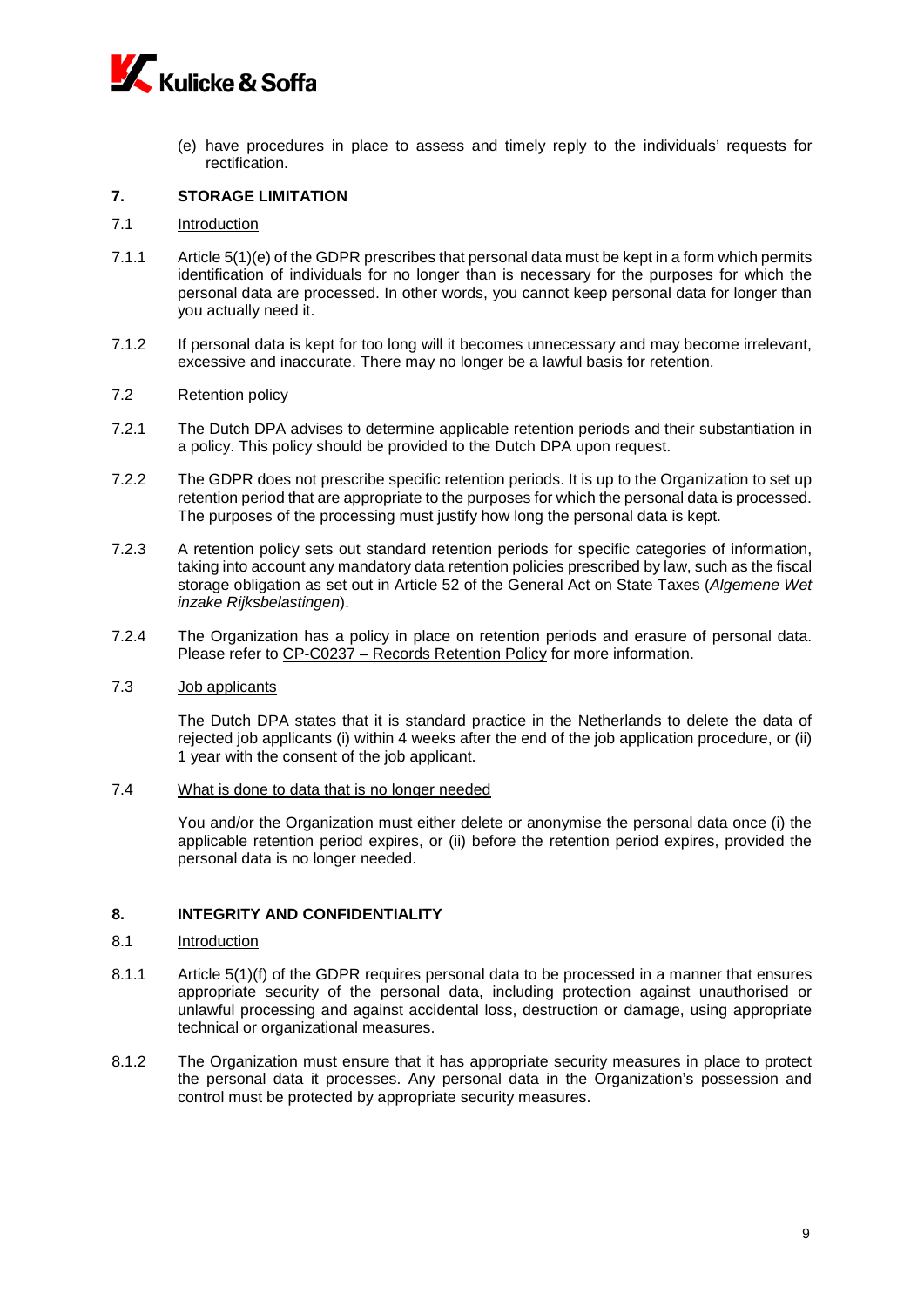

## 8.2 Engagement of data processors

- 8.2.1 Where the Organization intends to disclose personal data to third parties that will be processing personal data on its behalf, it must ensure that a data processing agreement is entered into. The data processing agreement:
	- (a) Is entered into between a data controller (Organization) and data processor (e.g. a cloud service provider, hosting service provider or bookkeeper);
	- (b) must meet the requirements set out in Article 28(3) of the GDPR; and
	- (c) be concluded prior to the disclosure of personal data.
- 8.2.2 You must seek approval from the Organization's management or Data Protection Officer before engaging any data processor. You must also ensure that a suitable agreement is in place – obtain such agreement from the Organization's management or Data Protection Officer (you may find the contact details of such Data Protection Officer in the Global Data Protection Policy).

### 8.3 Personal data breaches

- 8.3.1 The GDPR introduces a duty to report certain personal data breaches to the relevant data protection authority and individuals involved (see Articles 33 and 34 of the GDPR).
- 8.3.2 Broadly speaking a personal data breach can be defined as a (security) incident that affects the confidentiality, integrity or availability of personal data. A personal data breach can fall into more than one of these three categories, depending on the circumstances. Each category is expounded below:
	- (a) Breach of confidentiality: an unauthorized or inadvertent disclosure of, or access to, personal data;
	- (b) Breach of integrity: an unauthorized or inadvertent alteration of personal data; and/or
	- (c) Breach of availability: an unauthorized or inadvertent loss of access to, or destruction of, personal data.
- 8.3.3 Examples of personal data breaches include:
	- (a) the loss of an unencrypted USB stick containing personal data (see specific illustration in Section 8.4.[2\(b\)](#page-10-0) below);
	- (b) a cyber-attack in which personal data has been captured;
	- (c) an infection with ransomware in which personal data has been made inaccessible;
	- (d) a HR employee wrongfully sends a letter containing payroll information and personal details to the wrong employee; and/or
	- (e) the personal data of a large number of individuals are accidentally sent to the wrong mailing list.
- 8.3.4 A personal data breach may have all kinds of significant adverse effects on individuals and to the Organization.
- 8.4 Reporting personal data breaches: to the Dutch DPA
- 8.4.1 As a general rule, a personal data breach must be reported to the Dutch DPA within 72 hours after becoming aware of such personal data breach (Article 33 GDPR). Not all personal data breaches need to be reported. Personal data breaches that are unlikely to pose a risk to the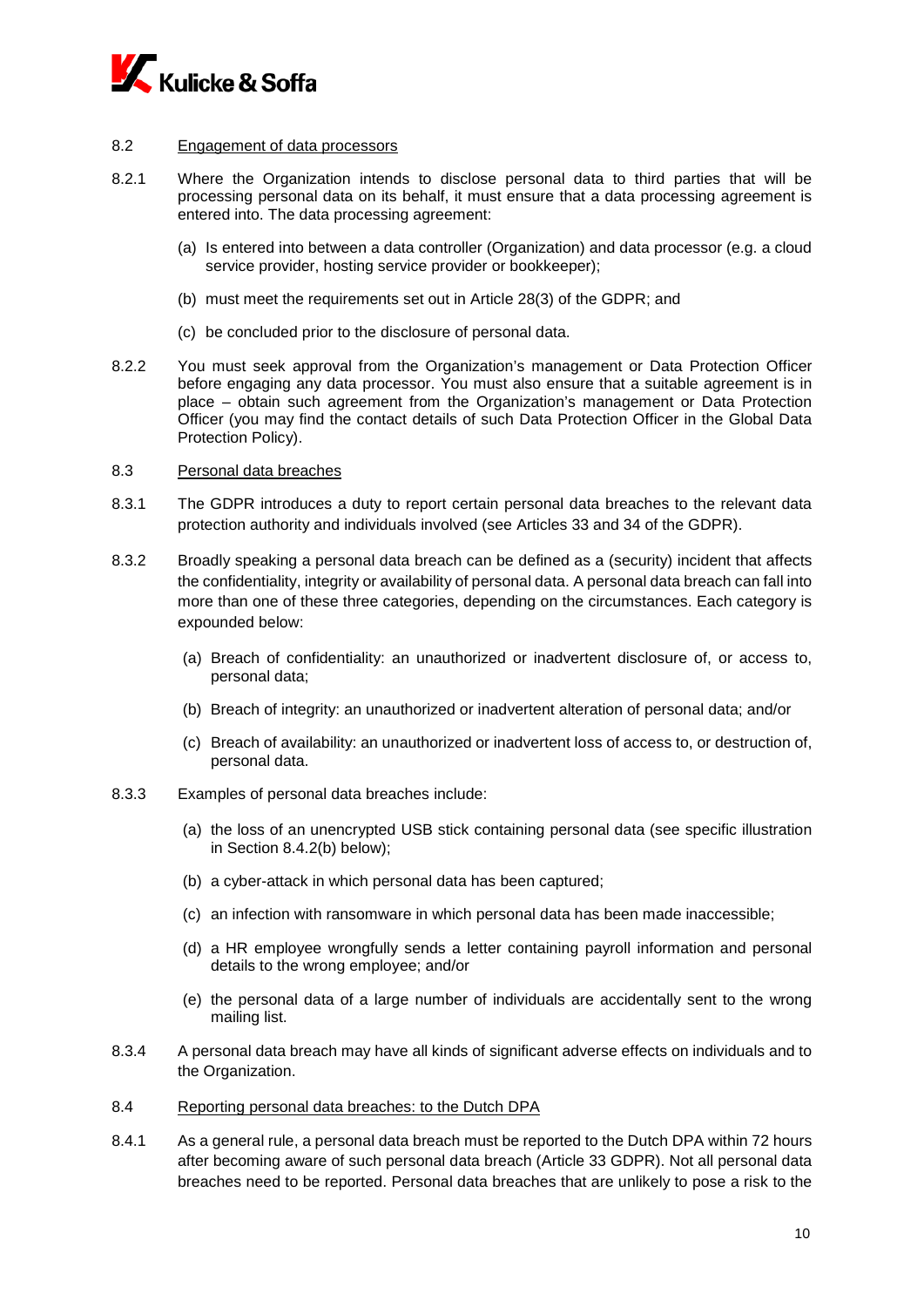

rights and freedoms of individuals are not subject to the notification requirement. Whether a personal data breach poses a risk to the rights and freedoms of individuals strongly depends on the circumstances of the matter, that must be carefully assessed.

- <span id="page-10-0"></span>8.4.2 Below an illustration of considerations that play a role in assessing whether a personal data breach is subject to the notification requirement (based on regulatory guidance):
	- (a) Personal data are already publicly available and a disclosure of such personal data does not constitute a likely risk to the individuals involved (no notification required);
	- (b) A lost USB stick (or another device) does not necessarily lead to a personal data breach that must be notified. As long as the personal data is encrypted with an advanced algorithm, backups of the data exist, the unique key is not compromised and the personal data can be restored in a timely matter, this personal data breach may not need to be reported. However:
		- i. if it turns out that the personal data on the USB has nevertheless been used by an unauthorized party, notification is mandatory; or
		- ii. if there is a personal data breach where there are no backups of the encrypted personal data, this could pose risks to individuals and therefore may require notification.
	- (c) Similarly, where a personal data breach occurs involving the loss of encrypted data, even if a backup of the personal data exists this may still be a reportable personal data breach, depending on the length of time taken to restore the personal data from that backup and the effect that lack of availability has on individuals.
- 8.5 Reporting personal data breaches: to individuals
- 8.5.1 Furthermore, it may also be necessary to notify individuals in addition to the Dutch DPA if the breach is likely to result in high risks for them. The threshold for communicating a breach to individuals is higher than for notifying supervisory authorities. In other words, not all breaches that must be communicated to authorities have to be automatically communicated to individuals as well.
- 8.5.2 A personal data breach involves a high risk when it can lead to physical, material or immaterial damage to the individuals involved. See a number of examples of these risk categories below:
	- (a) Physical damage: an individual's crucial medical data has been deleted, causing a risk that the individual will (temporarily) not receive the necessary care.
	- (b) Material damage: the risk that an individual may place orders online at another individual's expense and other forms of financial loss or identity theft or fraud.
	- (c) Intangible harm: the risk of discrimination, reputational damage or invasion of an individual's privacy.
- 8.5.3 The following contains a non-exhaustive list of examples of high risk personal data breaches (that must be notified to individuals):
	- (a) Discrimination: for example, in a data breach involving data on race, religion or sexual orientation.
	- (b) Identity theft or fraud: for example, in the event of a personal data breach involving complete passport copies or the social security number (*burgerservicenummer*) in combination with other information.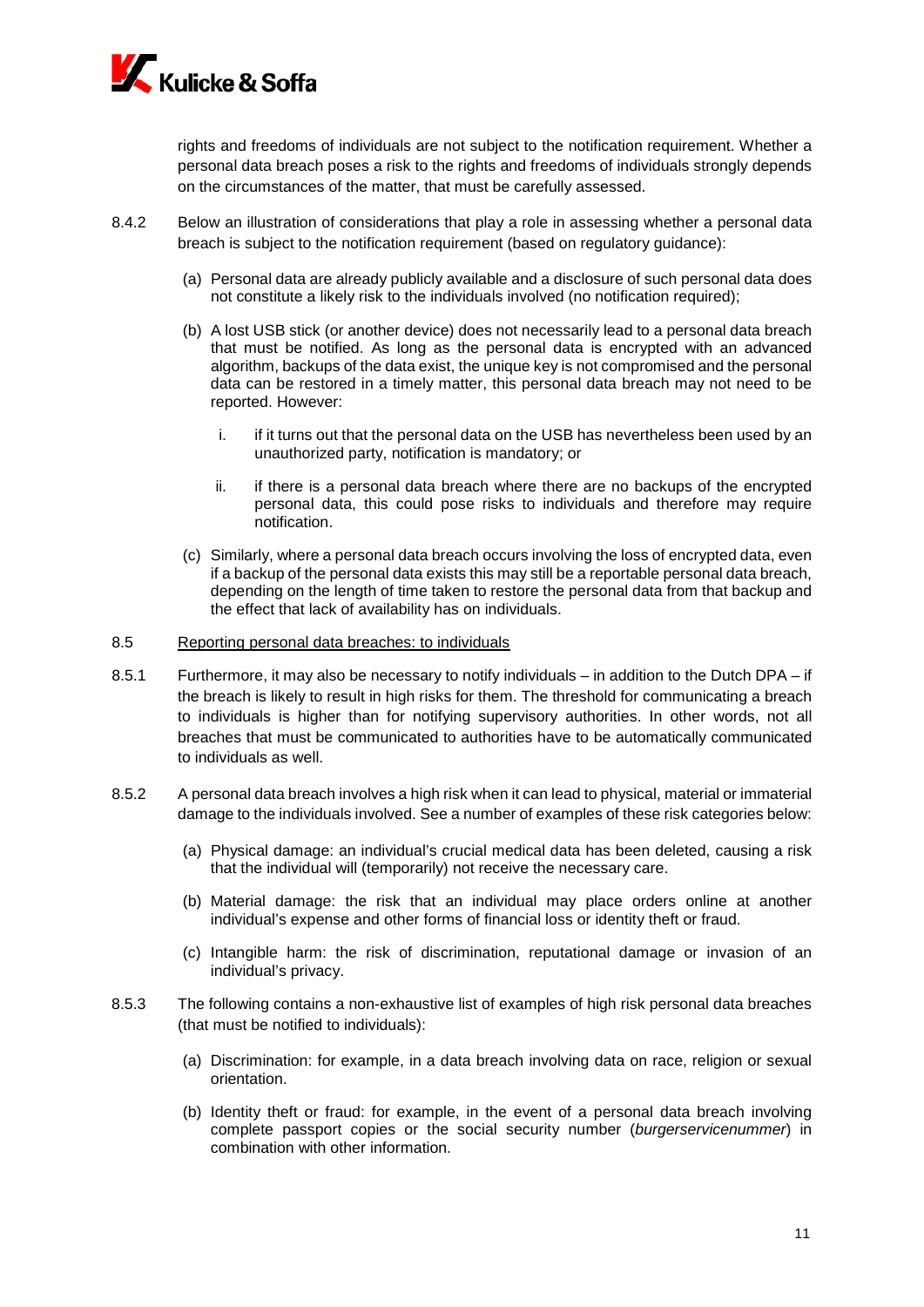

- (c) A personal data breach:
	- i. involving special personal data;
	- ii. with information about personal aspects, intended to create or use profiles. In particular, if it involves profiling based on information about job performance, economic situation, health, personal preferences or interests, reliability, behavior and location;
	- iii. involving personal data of vulnerable groups, such as disabled people, people who are ill, children and the elderly; and/or
	- iv. involving a large amount of personal data and affecting a very large group of people.
- 8.5.4 Failure to meet the notification requirements may give rise to enforcement actions by the Dutch DPA, including substantial fines.
- 8.6 What to do if you are aware of or suspect a personal data breach

Under the Organization's Data Breach Management Plan, you are required to immediately contact the Data Protection Officer (you may find the contact details of such Data Protection Officer in the Global Data Protection Policy or Data breach Management Plan) in the event of an actual or suspected data breach..

### 8.7 Personal data breach register

- 8.7.1 The GDPR requires that the Organization maintains an internal register that records all personal data breaches, comprising the facts relating to the personal data breach, its effects and the remedial action taken (Article 33(5) of the GDPR). This requirements is connected to the accountability principle. Note that registration of a personal data breach is also required if Organization's management and/or Data Protection Officer decide that there is no legal obligation to report the personal data breach to the Dutch DPA and/or the individuals.
- 8.7.2 The personal data breach register should at least include the personal data breaches' causes, what took place and the personal data affected. It should also include the effects and consequences of the personal data breach, along with the remedial action taken.
- 8.7.3 In addition to these details, it is also best to document the reasoning for the decisions taken in response to a personal data breach. Specifically, if a breach is not notified, document the justification for that decision. This should include reasons why it is considered that the breach is unlikely to result in a risk to the rights and freedoms of individuals.

## <span id="page-11-0"></span>**9. ACCOUNTABILITY**

- 9.1 Introduction
- 9.1.1 Pursuant to Article 5(2) of the GDPR, the Organization is responsible for, and must be able to demonstrate its compliance with the aforementioned principles.
- 9.1.2 The accountability principle imposes the requirement to have appropriate measures and records in place to be able to demonstrate compliance.

## 9.2 Mandatory measures

- 9.2.1 The mandatory measures that the GDPR specifically mentions include:
	- (a) maintenance of a processing register;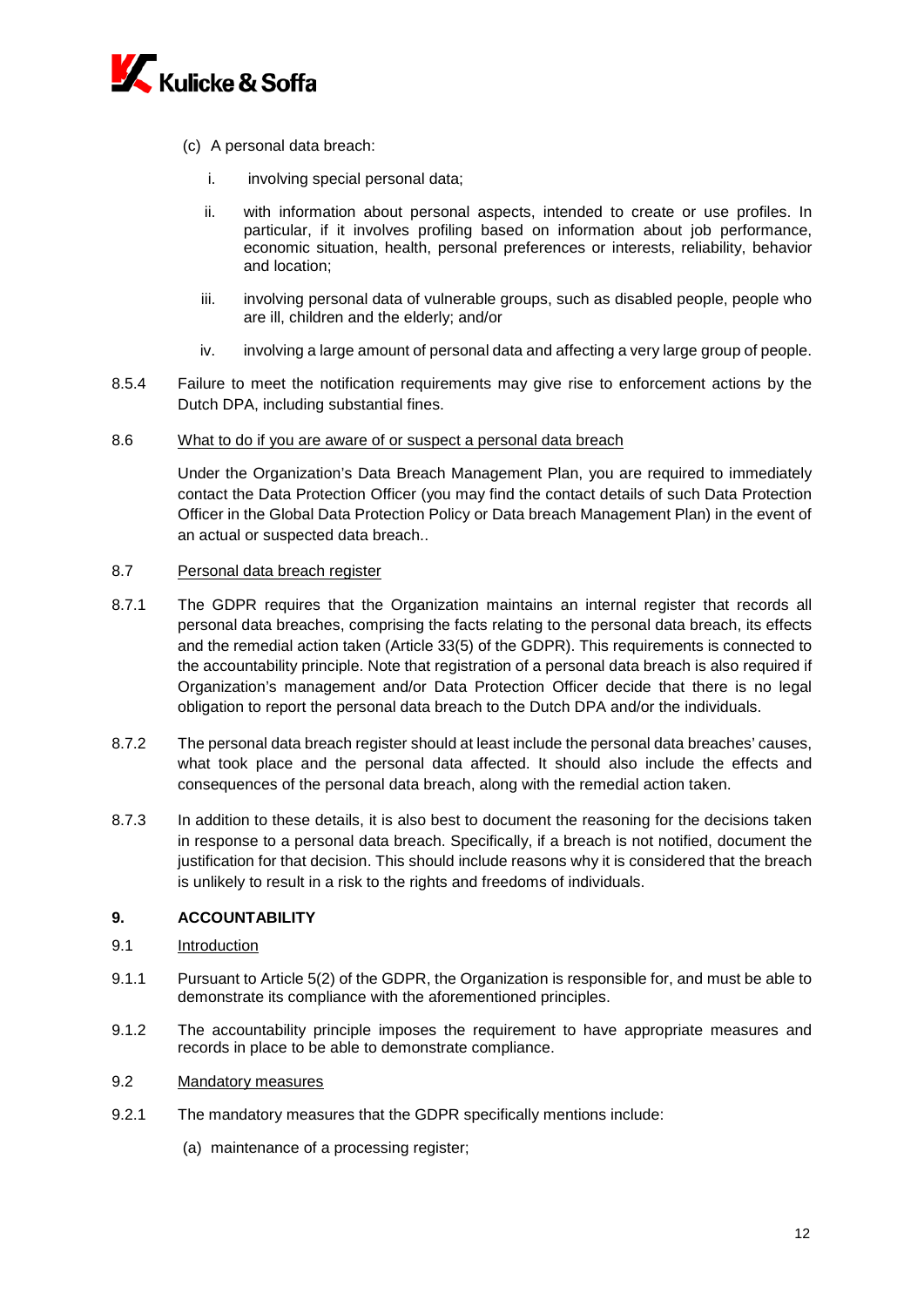

- (b) performance of data protection impact assessment for data processing with a high privacy risk;
- (c) maintenance of a register of personal data breaches that have occurred (including unreported personal data breaches); and
- (d) demonstrating that an individual has actually consented to a data processing operation when you require consent for the operation.

#### **10. INDIVIDUAL RIGHTS MANAGEMENT**

#### 10.1 Introduction

The GDPR provides individuals numerous rights in connection to their personal data that they can exercise with respect to the Organization (Chapter 3 of the GDPR).

### 10.2 Individual rights

- 10.2.1 The GDPR provides the following non-exhaustive rights for individuals:
	- (a) The right to be informed: individuals have the right to clear information on the use of their personal data. Generally, this information is provided in a privacy policy (see Section [3.8](#page-5-0) above);
	- (b) The right of access: individuals have the right to receive, among other things, a copy of their personal data that is being processed (see Section [10.3](#page-12-0) below);
	- (c) The right to rectification: individuals may have the right to have their processed personal data changed;
	- (d) The right to erasure: individuals may have the right to have their personal data deleted;
	- (e) The right to restrict processing: individuals may have the right to have less of their personal data processed;
	- (f) The right to data portability: individuals may have the right to have personal data transferred to another party;
	- (g) The right to object: individuals may have the right to object to the processing of personal data when such processing is based on legitimate interest (see example in Section [3.3.2\(](#page-3-0)f) above); and
	- (h) Rights in relation to automated decision making and profiling (if any): individuals may have the right to a human step in the decision making process.
- <span id="page-12-0"></span>10.3 Right of access
- 10.3.1 The right of access is intended to give individuals more control over their personal data, as it allows individuals to verify which personal data the Organization holds and how it is used.
- 10.3.2 Upon receipt of a request for access, the Organization must provide the following information:
	- (a) A copy of the personal data that the individual wishes to inspect; and
	- (b) Information about the processing.
- 10.3.3 An individual has the right to inspect all or a part of the personal data that the Organization has of him/her.
- 10.3.4 There are different ways in which you or the Organization can meet an individual's request to access. You or the Organization may provide an individual with copies of all documents that